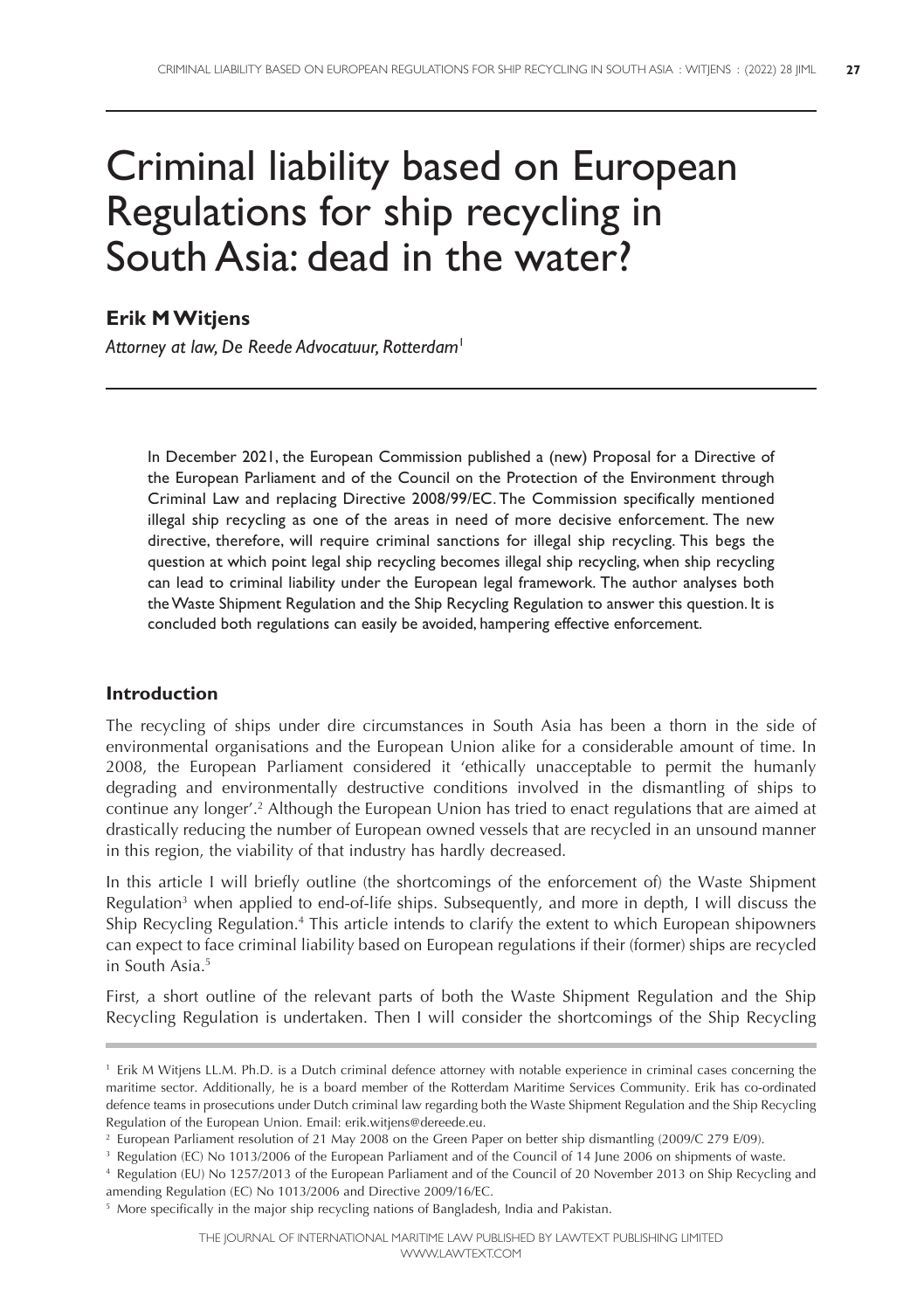Regulation in practice. Subsequently, I will explore why the Ship Recycling Regulation resists being interpreted in a way that could make it more effective before reaching a short conclusion.

### **A comparison of European regulations**

The Waste Shipment Regulation is the European codification of an international instrument: the Basel Convention on the Control of Transboundary Movements of Hazardous Wastes and their Disposal (Basel Convention). Both legal instruments – broadly speaking – share the same underlying system. <sup>6</sup> Although the Waste Shipment Regulation has proven mostly ineffectual in the field of ship recycling, it was intended to be applicable to ships, as is the Basel Convention. 7

With its dismal record<sup>8</sup> in providing a basis for successful enforcement concerning end-of-life ships leaving the European Union for recycling, the Waste Shipment Regulation was eventually (partly) replaced with the Ship Recycling Regulation. The latter regulation closely follows the system of the Hong Kong Convention and is meant to expedite the coming into force of a number of standards of the Hong Kong Convention.<sup>9</sup> The Hong Kong Convention was drafted by the International Maritime Organization (IMO) to tackle the specific difficulties that dogged effective enforcement of the Basel Convention (and the Waste Shipment Regulation by association). Because the Hong Kong Convention requires ratification by a minimum number of signatories representing a substantial share of the world's shipping tonnage, it has yet to enter into force.

Provided a ship is covered under the Ship Recycling Regulation, it is excluded from the Waste Shipment Regulation. <sup>10</sup> However, it is questionable if this is a legally sound arrangement, as discussed further below.

#### Waste Shipment Regulation

Put simply, the Waste Shipment Regulation creates a system that prevents export of certain wastes from the European Union without proper notification to authorities. <sup>11</sup> A selection of these wastes can only be exported to OECD countries. The Waste Shipment Regulation prohibits the export of hazardous wastes, for instance end-of-life ships, <sup>12</sup> to developing countries. <sup>13</sup> The regulation aims to prevent these developing countries being taken advantage of as low-cost dumping grounds for hazardous waste. It is significant to point out that the Waste Shipment Regulation requires movements across international borders to trigger its procedures. For the purpose of this article this

<sup>6</sup> The Waste Shipment Regulation also incorporated the Ban Amendment of the Basel Convention, that had not yet come into force at the time. The Basel Convention Ban Amendment – in a nutshell – prohibits transboundary movements of waste from OECD/EU states to non-OECD/EU states.

<sup>7</sup> Communication from the Commission to the European Parliament, the Council, the European Economic and Social Committee and the Committee of the Regions 'An EU strategy for better ship dismantling' COM (2008) 767 final 3: 'Ships are not exempted from waste shipment law'.

<sup>&</sup>lt;sup>8</sup> According to the 'Executive Summary of the impact assessment' that accompanied the proposal of the Ship Recycling Regulation (SWD)(2012) 45 final 2: 'This legislation is almost systematically circumvented. In 2009, more than 90% of EUflagged ships were indeed dismantled outside the OECD'.

<sup>&</sup>lt;sup>9</sup> See Council Decision of 14 April 2014 concerning the ratification of, or the accession to, the Hong Kong International Convention for the Safe and Environmentally Sound Recycling of Ships, 2009, by the Member States in the interests of the European Union, 2014/241/EU.

<sup>&</sup>lt;sup>10</sup> Article 27 of the Ship Recycling Regulation adds an exception in art 1(3)(i) of the Waste Shipment Regulation. The Waste Shipment Regulation still applies to ships excluded from the Ship Recycling Regulation (for example ships of less than 500 gross tonnage). Besides, the Ship Recycling Regulation requirement of ship recycling on designated recycling yards came into force on 31 December 2018, so earlier cases also (continue to) fall under the Waste Shipment Regulation.

<sup>&</sup>lt;sup>11</sup> It mimics the system of the Basel Convention in that respect.

 $12$  To be precise: a ship that has been properly emptied of hazardous materials does not constitute a hazardous waste. If cleaning to the required standard is possible, a ship might be considered green listed waste. See Annex III of the Waste Shipment Regulation, but also the judgment of the Dutch Council of State in the *Sandrien* case. It dealt with hazardous materials built into the structure of vessels, which makes it impossible to qualify the ship as green-listed waste.

<sup>13</sup> As mentioned above (see n 6), the Ban Amendment of the Basel Convention is an integral part of the Waste Shipment Regulation and applies within Europe.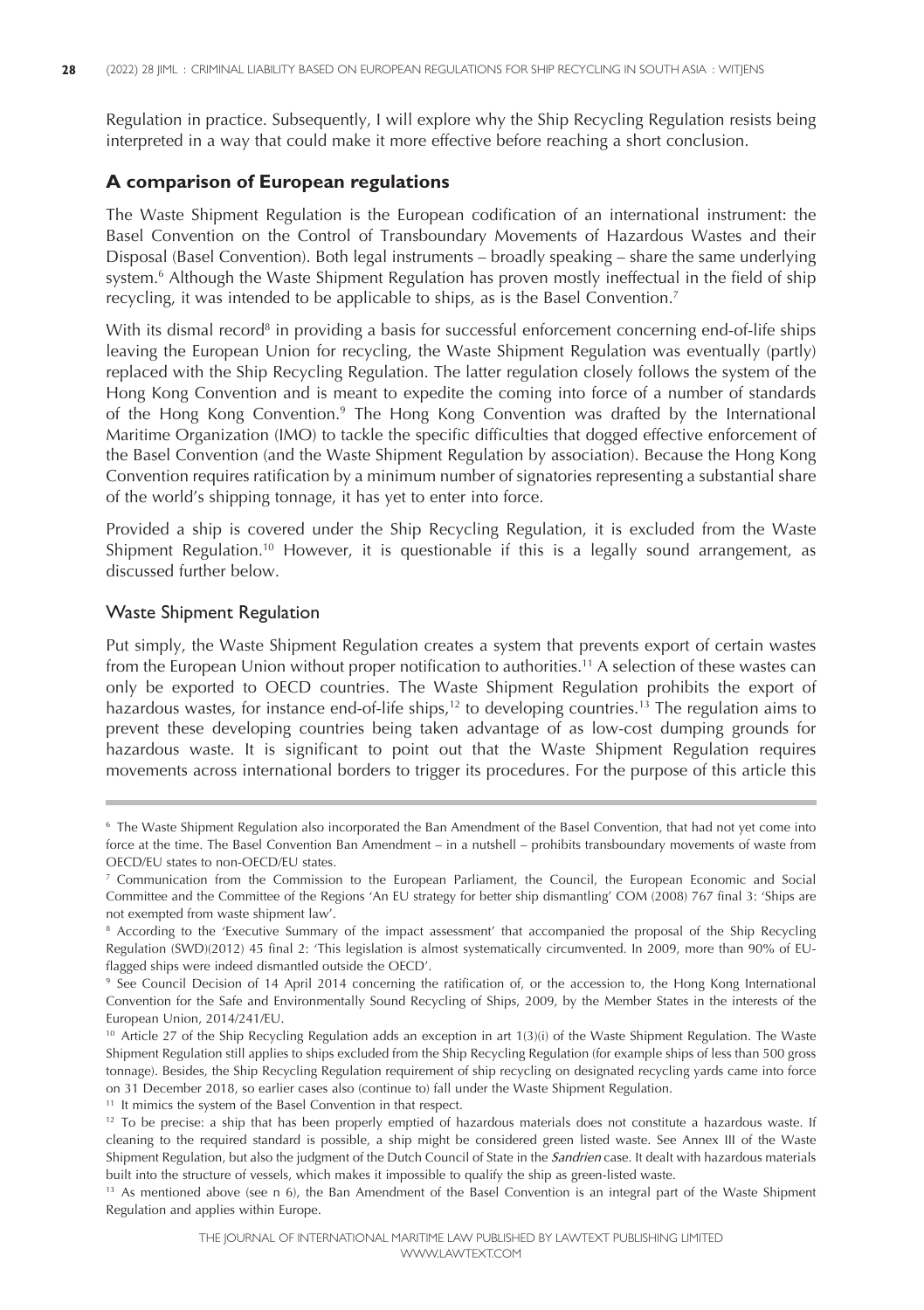rudimentary outline will have to suffice, as it covers the basics that are needed to understand the subject at hand. 14

It follows from the above that the Waste Shipment Regulation – like the Basel Convention – takes a territorial approach. <sup>15</sup> Only wastes that are – at some point during transit – inside of the territory of a Member State of the EU, are subject to its rules. This makes sense when it comes to the export of 'wastes' in a traditional sense. For instance, a European company that wants to export discarded refrigerators to a non-OECD country might have to follow the prior informed consent (PIC) procedure (presupposing that these appliances are destined for recovery and the refrigerators can be classified as a green listed waste). The company will consequently have to contact the authorities of the intended destination before it can start arranging transportation. Presuming that the company intends to ship these goods to a previously identified destination, this procedure poses no problem if the destination and classification are in accordance with the Waste Shipment Regulation.

However, when applied to ships the situation becomes muddled. This has everything to do with the definition of waste that is utilised in the Waste Shipment Regulation. <sup>16</sup> The core – as far as is relevant to this article – is that 'waste' means any object 'which the holder discards or intends … to discard'. 17 It is generally accepted that it is difficult to establish when a ship becomes waste. <sup>18</sup> Even the Commission acknowledged that the Waste Shipment Regulation is not adapted to the specificities of ships, thus making it difficult to identify when ships turn into waste. 19

This means that if the shipowner does not disclose its plan to scrap the ship while the ship is in European territory, the above-mentioned waste definition cannot be enforced. <sup>20</sup> Therefore, even if a ship does leave from a European port for its final voyage, no action can be taken by the authorities if the shipowner does not declare his intention to discard until the ship is on the high seas (and beyond the jurisdiction of Member States).<sup>21</sup> In a European Commission communication that preceded the Ship Recycling Regulation, the weak implementation of the Waste Shipment Regulation is indeed explicitly mentioned. 22

It is widely accepted, therefore, that the system of the Waste Shipment Regulation exhibits significant problems when ships that are actively trading are concerned. Because of their kinship, manoeuvres that had been utilised to avoid the Basel Convention can also be deployed to circumvent the Waste Shipment Regulation. <sup>23</sup> Such behaviour by shipowners can be motivated by the higher prices on offer in the regions to which these instruments restrict access, but also by a lack of recycling capacity in other regions.

<sup>20</sup> See n 18.

<sup>14</sup> See G Arguëllo Moncayo 'International law on ship recycling and its interface with EU law' (2016) 109 *Marine Pollution Bulletin* 301.

<sup>15</sup> The Basel Convention does so by way of regulating *transboundary* movements of waste between parties to the convention.

<sup>&</sup>lt;sup>16</sup> The Waste Shipment Regulation itself refers to the definition of 'waste' in article 1(1)(a) of Directive 2006/12/EC, whereas it refers to art 1(4) of Council Directive 91/689/EEC of 12 December 1991 on hazardous waste for its definition of 'hazardous waste'.

<sup>&</sup>lt;sup>17</sup> More precisely, art 1(1)(a) reads: "'waste" shall mean any substance or object in the categories set out in Annex I which the holder discards or intends or is required to discard'. A comparable – but not identical – definition is utilised in art 2(1) of the Basel Convention.

<sup>&</sup>lt;sup>18</sup> See eg para 4.3 of the Opinion of the European Economic and Social Committee on the 'Proposal for a Regulation of the European Parliament and of the Council on ship recycling' (COD) 2012/C 299/29.

<sup>19</sup> Commission Green Paper on better dismantling COM (2007) 269 final 16–17. See also Rapporteur Schlyter's Draft Report (first reading) dated 8 November 2012 on the proposal of the Ship Recycling Regulation 2012/0055(COD) 79.

<sup>&</sup>lt;sup>21</sup> Opinion of the Legal Service No 16995/12 (28 November 2012) 3.

<sup>&</sup>lt;sup>22</sup> See COM (2008)  $\frac{1}{767}$  final (n 7) 4: '[T]o apply the EC Waste Shipment Regulation and its export ban is difficult when a ship becomes waste outside European waters. Recent cases have also shown uncertainty on the part of some Member State authorities as to when and how to enforce the waste shipment rules in relation to suspected end-of-life ships'.

<sup>&</sup>lt;sup>23</sup> See 2012/C 299/29 (n 18) s 5.8: 'Two much-used ways of circumventing the requirements of the Basel Convention are reflagging a ship from a European Member State to a non-EU state or selling the ship to a buyer. If the sale takes place in European waters, the buyer may not export the ship to a non-OECD country for recycling, as it falls under the rules of the Basel Convention. But the buyer can make a declaration, stating that he is not buying the ship for scrapping but for economic use. As soon as a ship of this type has left European waters it often immediately sets sail for the beaches of South East Asia, and the declaration proves to have been false'.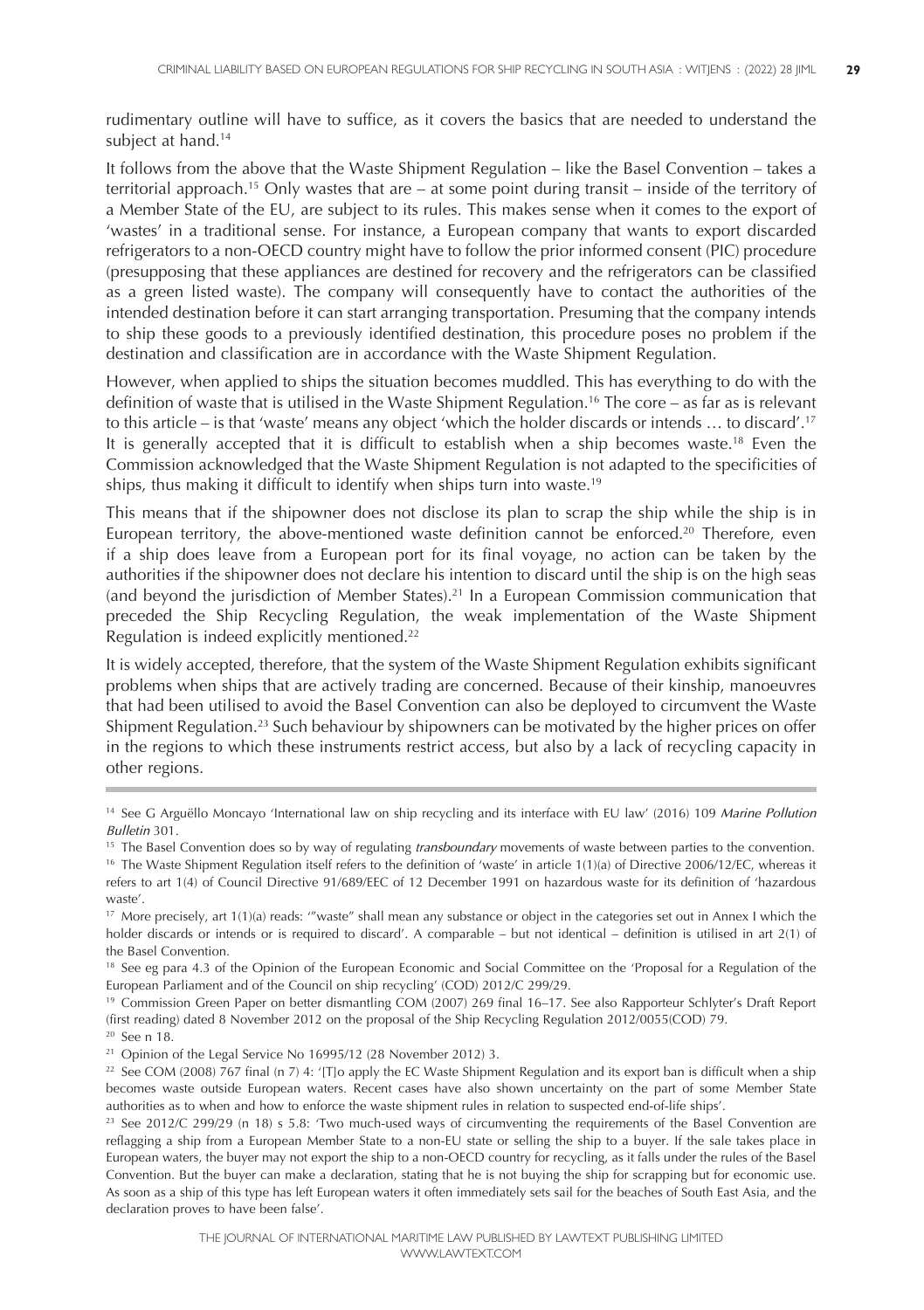In the maritime industry, the Waste Shipment Regulation had long been assumed to presuppose a dichotomy between ships that are in class and able to trade, and ships that are no longer able to move under their own power. The latter would, for instance, need tugs to undertake their final voyage. Therefore, their final destination would be set before they exit the EU. As such, these were a decent fit for the system of the Waste Shipment Regulation. Indeed, in a few cases the system of the Waste Shipment Regulation has been applied to prevent the export of end-of-life ships. <sup>24</sup> Advisers to the European Parliament during the legislative procedure of the Ship Recycling Regulation aligned themselves with this dichotomy: '[A] ship that is not able to travel with its own means is clearly a waste and should therefore fall under the waste shipment regulation'. 25

It came as a shock to the international shipping community in 2018, however, that the Dutch district court in Rotterdam found a Dutch shipowner liable under Dutch criminal law for violating the Waste Shipment Regulation. <sup>26</sup> The court decided that the rules of the Waste Shipment Regulation can be applicable to ships that are in class and trading when they leave the EU, if the ships are subsequently recycled outside the EU. <sup>27</sup> However, it does need to be apparent that the intent to scrap the ships exists as the ships leave the territory of the EU.

The established intent of the shipowner was crucial in the district court decision. But this is not a solid argument in cases where a ship is in class and trading. Decision-making on ship recycling tends to be a continuous process. Shifting market conditions might at some point earmark a ship for recycling. <sup>28</sup> However, the same ship might still be trading years later, if market conditions change again and a new contract is sourced. This means a ship can theoretically fall both inside and outside the scope of 'waste' as circumstances change, which is undesirable. <sup>29</sup> It would mean that shipowners could be exposed to criminal prosecution inadvertently as their ships cross borders, by merely contemplating different options for a ship as market conditions change.

Given the problems associated with the enforcement of the Waste Shipment Regulation concerning ships, enough political goodwill was presumed to be available to further regulate ship recycling.<sup>30</sup> This would eventually result in the drafting of the Ship Recycling Regulation.

#### Ship Recycling Regulation

In this section I will outline the system of the Ship Recycling Regulation as far as it regulates the transfer of European flagged ships to ship recycling facilities, more commonly known as scrapyards. This requirement came into force on 31 December 2018. <sup>31</sup> One of the main goals of the regulation

<sup>31</sup> See Ship Recycling Regulation art 32(1)(b).

<sup>24</sup> Well-known examples concern the vessels *Sandrien* and *Otopan*, both decided by the Dutch Council of State (in Dutch: Raad van State). See also (in a criminal procedure) the Rotterdam District Court (30 November 2021) ECLI:NL:RBROT:2021: 11861, which ruled that the Waste Shipment Regulation applied to the *Emsstrom*, which was being towed to Turkey when it sank off the UK coast in 2013.

<sup>&</sup>lt;sup>25</sup> See Schlyter (n 19) 18. However, this suggestion obviously does not concern the types of ships that are not self-propelled by design.

<sup>&</sup>lt;sup>26</sup> See eg one of the judgments (in Dutch): Rotterdam District Court (15 March 2018) ECLI:NL:RBROT:2018:2364. These judgments have been overturned on appeal on procedural grounds and – at the time of writing – the public prosecutor will have to decide if the shipowners are to be prosecuted again before the district court.

<sup>&</sup>lt;sup>27</sup> Consequently, other cases followed. According to the National Public Prosecutor's Office for Financial, Economic and Environmental Offences website, a non-prosecution agreement was concluded in 2019 after the *HMS Laurence* was beached in India, when its owner Holland Maas Scheepvaartbeheer II BV offered to pay the maximum fine of **€**780,000. See https://www.om.nl/actueel/nieuws/2019/01/17/scheepseigenaar-betaalt-transactie.

<sup>&</sup>lt;sup>28</sup> Proposal for a Regulation of the European Parliament and of the Council on ship recycling COM (2012) 118 final (23 March 2012) 3.

<sup>&</sup>lt;sup>29</sup> This argument has also been utilised in cases in which trading with the vessel clearly was not on the horizon of the possibilities, ie in the *Otopan* case. Given the state of that vessel, the judges did not accept the argument.

<sup>&</sup>lt;sup>30</sup> Schlyter (n 19) 80 describes this period as follows: 'The European Parliament adopted two resolutions on ship dismantling – one in response to the Commission's Green Paper in 2008, one in response to the Commission's strategy in 2009 … In both resolutions, Parliament took a clear stance, calling for full implementation of the export ban of hazardous waste also for waste ships, an explicit prohibition of beaching, an inventory of hazardous materials for all ships calling at EU ports, as well as a fund based on mandatory contributions from the shipping industry to ensure environmentally sound recycling'.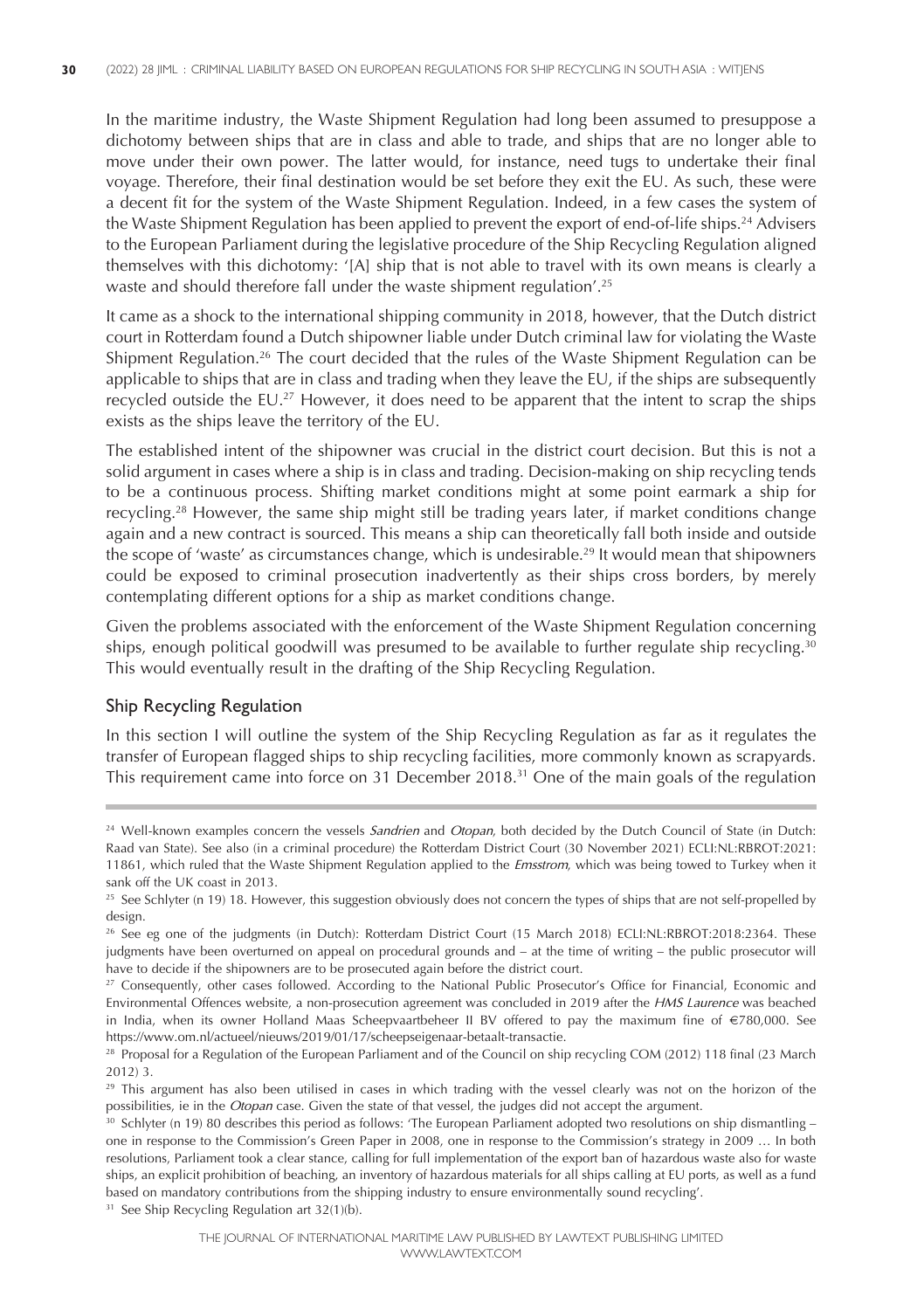is to prevent European shipowners from recycling their ships in yards that do not meet 'requirements to ensure protection of the environment, the health and safety of workers and the environmentally sound management of the waste recovered from recycled ships'. 32

The biggest difference between the two regulations is that the Ship Recycling Regulation, like the Hong Kong Convention, does not restrict transboundary movements of end-of-life ships.<sup>33</sup> Accordingly, the Ship Recycling Regulation does away with the need for a PIC procedure with authorities in the receiving country before exporting an end-of-life ship from the EU. Instead, the Ship Recycling Regulation bans recycling of European flagged ships in yards that are not included in the so-called European list.<sup>34</sup> The purpose of the creation of this European list is to steer shipowners away from substandard sites where – for lack of protection of the health of the workers and the environment – scrap prices are higher. A considerable portion of the Ship Recycling Regulation therefore deals with the requirements that yards need to meet to be eligible for inclusion on the European list.

The relevant section of the Ship Recycling Regulation for this article is (a part of) Article 6(2) ('General requirements for shipowners'). It reads as follows:

- 2. Shipowners shall ensure that ships destined to be recycled:
	- (a) are only recycled at ship recycling facilities that are included in the European list;

…

The definitions of the term ship and shipowner can be found in Article 3 ('Definitions):

- (1) 'ship' means a vessel of any type whatsoever operating or having operated in the marine environment, and includes submersibles, floating craft, floating platforms, self-elevating platforms, Floating Storage Units (FSUs), and Floating Production Storage and Offloading Units (FPSOs), as well as a vessel stripped of equipment or being towed;
- …
- (14) 'shipowner' means the natural or legal person registered as the owner of the ship, including the natural or legal person owning the ship for a limited period pending its sale or handover to a ship recycling facility, or, in the absence of registration, the natural or legal person owning the ship or any other organisation or person, such as the manager or the bareboat charterer, who has assumed the responsibility for operation of the ship from the owner of the ship, and the legal person operating a state-owned ship;

Although a number of exceptions have been made to the definition of 'ship' (most notably to exclude ships of less than 500 gross tonnage), it follows that the Ship Recycling Regulation aspires to be applicable to ships in all stages of their life span if they are destined for recycling. As noted above, ships that fall under the scope of the Ship Recycling Regulation no longer fall under the scope of the Waste Shipment Regulation. 35

Article 22 of the Ship Recycling Regulation describes enforcement by the Member States. However, the obligations are vague and effectively amount to little more than requiring provisions in national law concerning infringements of the Ship Recycling Regulation.<sup>36</sup>

<sup>32</sup> ibid preface 7.

<sup>&</sup>lt;sup>33</sup> Opinion of the Legal Service No 16995/12 (n 21) 5.

<sup>34</sup> https://ec.europa.eu/environment/system/files/2021-11/List%20of%20applicant%20yards%20located%20in%20third %20countries%20October%202021.pdf.

<sup>35</sup> See n 10. This was part of the Proposal from the start; see COM (2012) 118 final (n 28) 8: '[i]n order to avoid confusion, overlaps and administrative burden, ships covered by this new legislation would no longer be covered by the Waste Shipment Regulation'.

<sup>&</sup>lt;sup>36</sup> The Commission can issue notices on enforcement, as it did with 'Guidelines on the enforcement of obligations under the Ship Recycling Regulation relating to the inventory of hazardous materials of vessels operating in European waters' 2020/C 349/01, concerning the (im)possibilities of shipowners to ready inventories of hazardous materials in time for the 31 December 2020 deadline because of the Covid-19 restrictions. The new 'Proposal for a Directive of the European Parliament and of the Council on the protection of the environment through criminal law and replacing Directive 2008/99/EC' COM (2021) 851 final (15 December 2021) introduces mandatory criminal sanctions for failing to observe the requirements of art 6(2)(a) of the Ship Recycling Regulation. See art 3(1)(g) of the proposal.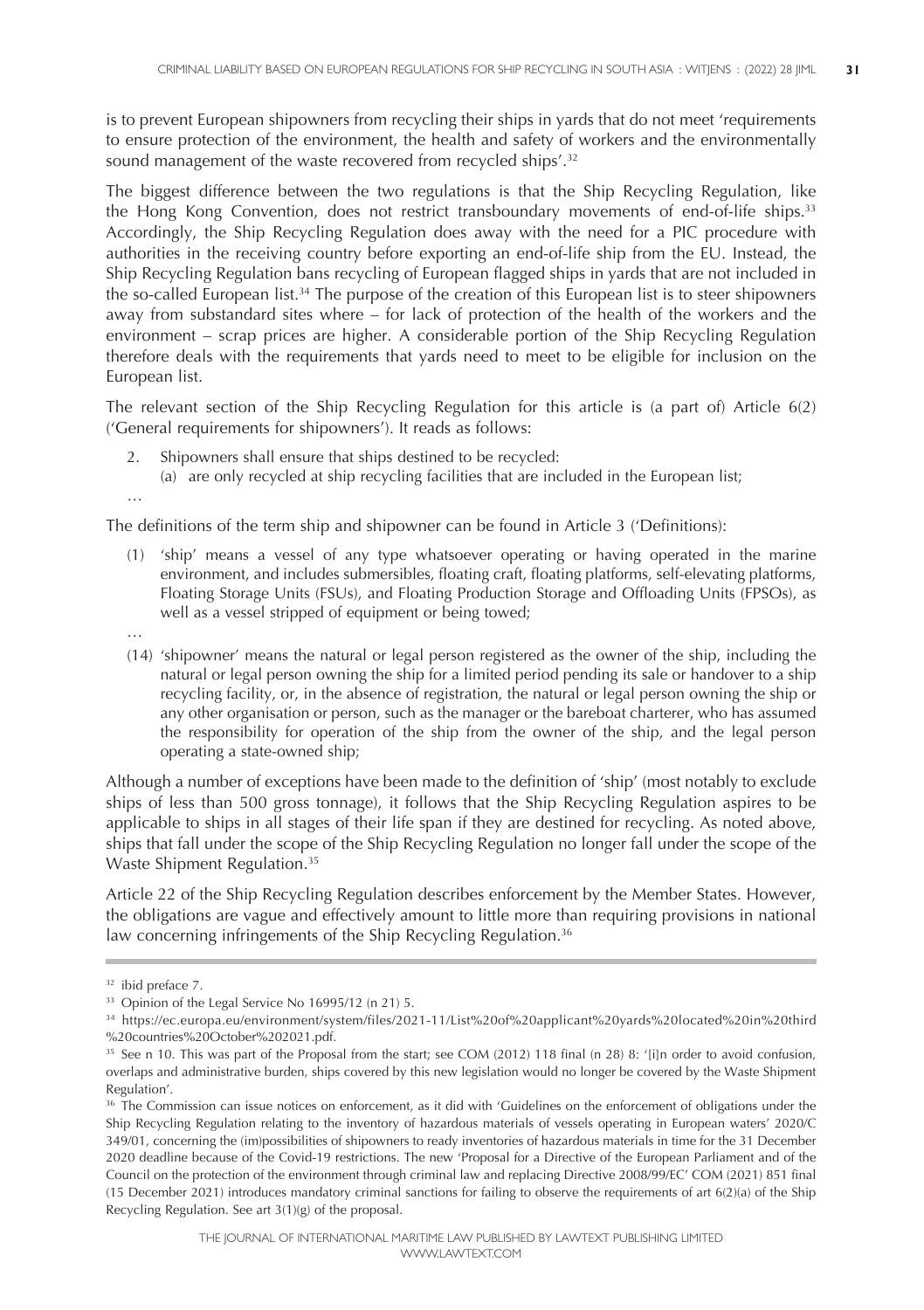As has been observed by most stakeholders, the Ship Recycling Regulation suffers from serious shortcomings that hamper its effect on the transitioning of recycling of European owned ships to selected yards that conform to higher standards. In the next section I will take stock of the main reasons that have rendered the Ship Recycling Regulation ineffective in this respect.

### **Shortcomings of the Ship Recycling Regulation in practice**

Given the size of the loophole that leads to its circumvention, it did not come as a surprise to even the most casual of observers that the Ship Recycling Regulation turned out to be ill-suited to its intended purpose of regulating the sale of end-of-life ships to scrap yards. The European Economic and Social Committee issued a scathing opinion on the proposal of the Ship Recycling Regulation, calling it 'a rather pale reflection of the previous green paper and the communication on the same subject' and that '[T]he measures proposed in the proposal for a regulation do not, however, solve these problems'. 37

Around the same time, the Legal Service of the Council of the European Union offered a concise analysis of the problems of the international conventions on which the respective European regulations were based. It submitted that:

Crucially, therefore, the means by which a shipowner could escape control under the Basel Convention, by not declaring his intention to discard the ship until it was on the high seas, is irrelevant for the purposes of the Hong Kong Convention. Conversely, a shipowner wishing to evade the mechanisms of the Hong Kong Convention could always re-flag his ship, in accordance with Article 91 of the United Nations Convention on the Law of the Sea. The ship's flag is irrelevant for the purposes of the Basel Convention. 38

These difficulties have been transferred to the corresponding European regulations, ie the Waste Shipment Regulation and Ship Recycling Regulation. To focus on the Ship Recycling Regulation, its Achilles' heel is indeed that the scope of the regulation is limited to ships flying the flag of a Member State of the EU. <sup>39</sup> 'Without the ratification of the Hong Kong Convention, stricter ship recycling rules would apply only in Europe, hence incentivizing circumvention of the Ship Recycling Regulation through re-flagging', as was noted in a report prepared for the European Commission. 40

And, indeed, it is tremendously simple to sidestep the Ship Recycling Regulation. It only requires a change of flag, which in the scenario of a final voyage tends to heavily favour so-called flags of convenience. These flag states do not actively inspect ships for safety and technical standards and charge very affordable rates. <sup>41</sup> Unencumbered by a European flag, the ship can then be sold to a noncompliant scrapyard for maximum profit.

Hence it can be submitted that a major reason for the circumvention of the selected recycling yards on the European list of the Ship Recycling Regulation, is a financial one. Ship owners – or their lenders – can maximise the monetisation of their end-of-life assets by selling to substandard yards, either directly or through middlemen called 'cash buyers'. 42

Although it can be surmised that European shipowners are primarily influenced by financial considerations when they choose to recycle their ships in substandard yards, the onus does not only rest with them. Another major flaw of the Ship Recycling Regulation in practice has to do with the introduction of a European list of approved ship recycling facilities. At the time of writing, the

<sup>37</sup> See 2012/C 299/29 (n 18) s 1.4.

<sup>38</sup> Opinion of the Legal Service No 16995/12 (n 21) 5.

<sup>&</sup>lt;sup>39</sup> Ship Recycling Regulation art 2(1).

<sup>40</sup> Final report on Financial instrument to facilitate safe and sound ship recycling, drafted by Ecorys in 2016 for the Directorate-General for Environment of the European Commission, 27.

<sup>41</sup> According to the United Nations Convention on the Law of the Sea (UNCLOS), ships are subject to the exclusive jurisdiction of their flag states while they are on the high seas. See below for a more detailed description.

 $42$  Commission Staff Working Document 'Impact Assessment accompanying the proposal for a Ship Recycling Regulation dated 23 March 2012' SWD (2012) 47 final 9.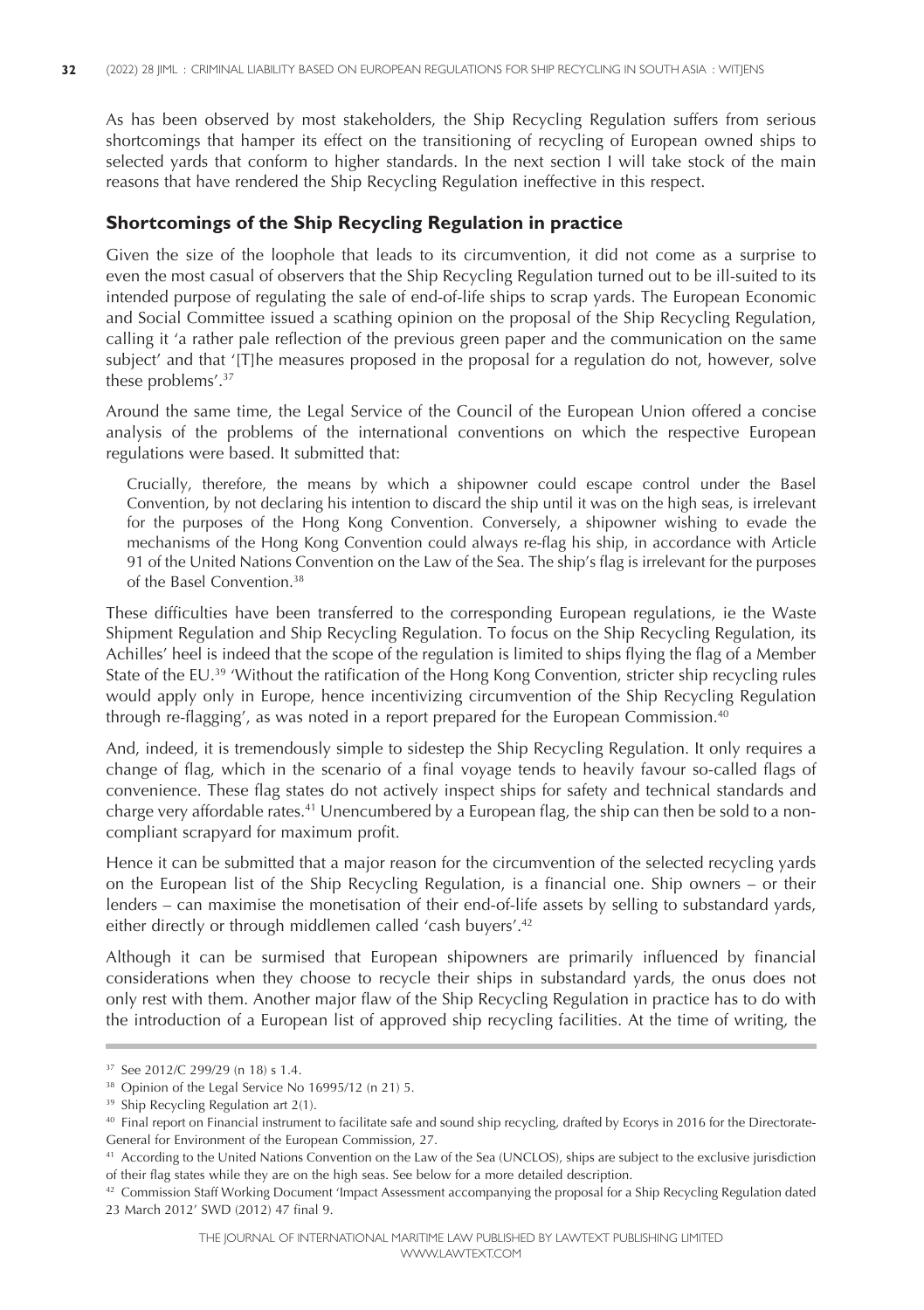majority of facilities are located in the European Union. A total of eleven facilities located outside of the European Union have been approved, eight in Turkey, two in the UK and one in the United States. 43

On the one hand, the shipping community has pointed out that the listed (approved) facilities lack sufficient real-world capacity to recycle the required number of ships. Furthermore, these facilities cannot physically accommodate the largest class of ships. <sup>44</sup> On the other hand, NGOs in the field maintain that the projected European list capacity is ample for the required tonnage. <sup>45</sup> Regardless of who is right in this respect, it cannot be disputed that the European list does not have a global reach as yet.

It would appear that the EU, by means of introducing the European list, envisaged a win-win scenario in which only high-quality yards would be tasked with the recycling of European flagged ships, and a relatively minor European industry – ship recycling – could perhaps regain viability. <sup>46</sup> Whatever the reason, the decidedly regional mindset of the EU in drafting this instrument backfired. European flagged ships trade around the globe. Especially as ships age, they might be sent to trade in markets in which they are less likely to face strict inspections by port authorities $47$  and perhaps less stringent demands are made by customers as regards the appearance of the vessel. When a ship is deemed ready for recycling, it might therefore be located a very long way away from the nearest facility on the European list. By not providing for facilities outside of the OECD countries, the EU inadvertently provides an extra reason to reflag ships that were trading in these parts of the world.

To assume that shipowners will send an end-of-life ship back to Europe from a remote location for its final voyage is foolhardy, seeing as the other – considerably cheaper – options for the shipowner are to simply reflag the ship or sell it to a third party, like a cash buyer. Besides, it might not even be feasible to sail the ship back to Europe, for instance if the reason for recycling is damage sustained in an accident of some sort. If the ship is reflagged, not only can it be sold for recycling locally, but also for a higher price. If the ship is sold to a third party, it will probably be reflagged shortly after being acquired by the new owner. 48

# **Ship Recycling Regulation: the ineffective result of political compromise**

As noted above, the ambitions prior to drafting the Ship Recycling Regulation were clear.<sup>49</sup> However, the final wording of the regulation has severely hampered the possibility of its successful enforcement to further its goals. In this section, I will examine three reasons that contribute to this outcome.

#### Criminal liability of a shipowner according to the Ship Recycling Regulation

The relevant part of the definition of 'shipowner' that was cited above is: 'the natural or legal person registered as the owner of the ship, including the natural or legal person owning the ship for a limited period pending its sale or handover to a ship recycling facility'. According to Article 6(2) of the Ship Recycling Regulation, it is the shipowner who is tasked with ensuring that a ship is recycled at

<sup>43</sup> See Commission Implementing Decision (EU) 2022/691 of 28 April 2022.

<sup>44</sup> See Marprof *Report on the European List of Ship Recycling Facilities* (updated report December 2020) 23 and also https://www.bimco.org/news/priority-news/20201203-bimco-eu-ship-recycling-regime-improved-but-gaps-remain.

<sup>45</sup> Basel Action Network and others 'Contradiction in terms: European Union must align its waste shop exports with international law and green deal' (September 2020) 3.

<sup>46</sup> The subject of strengthening EU ship dismantling capacity is mentioned in the Green Paper (section 3.3), but at that time did not seem to be an explicit goal, nor did the Green Paper already foresee a European list of facilities. The European Parliament noted in its explanatory statement in its report on the Green Paper on better ship dismantling (2007/2279(INI)) 12: '[T]here is no intention of artificially bringing ship recycling operations back to the EU, thereby depriving the countries of Southern Asia of a major source of revenue and necessary materials'.

<sup>47</sup> G Vuillemey 'Evading corporate responsibilities: evidence from the shipping industry' Working paper (2020) 5.

<sup>48</sup> In the Commission Staff Working Document Impact Assessment SWD (2012) 47 final (n 42) 90 it is noted that both options (selling to a non-EU owner and reflagging) are legal.

<sup>49</sup> See n 32.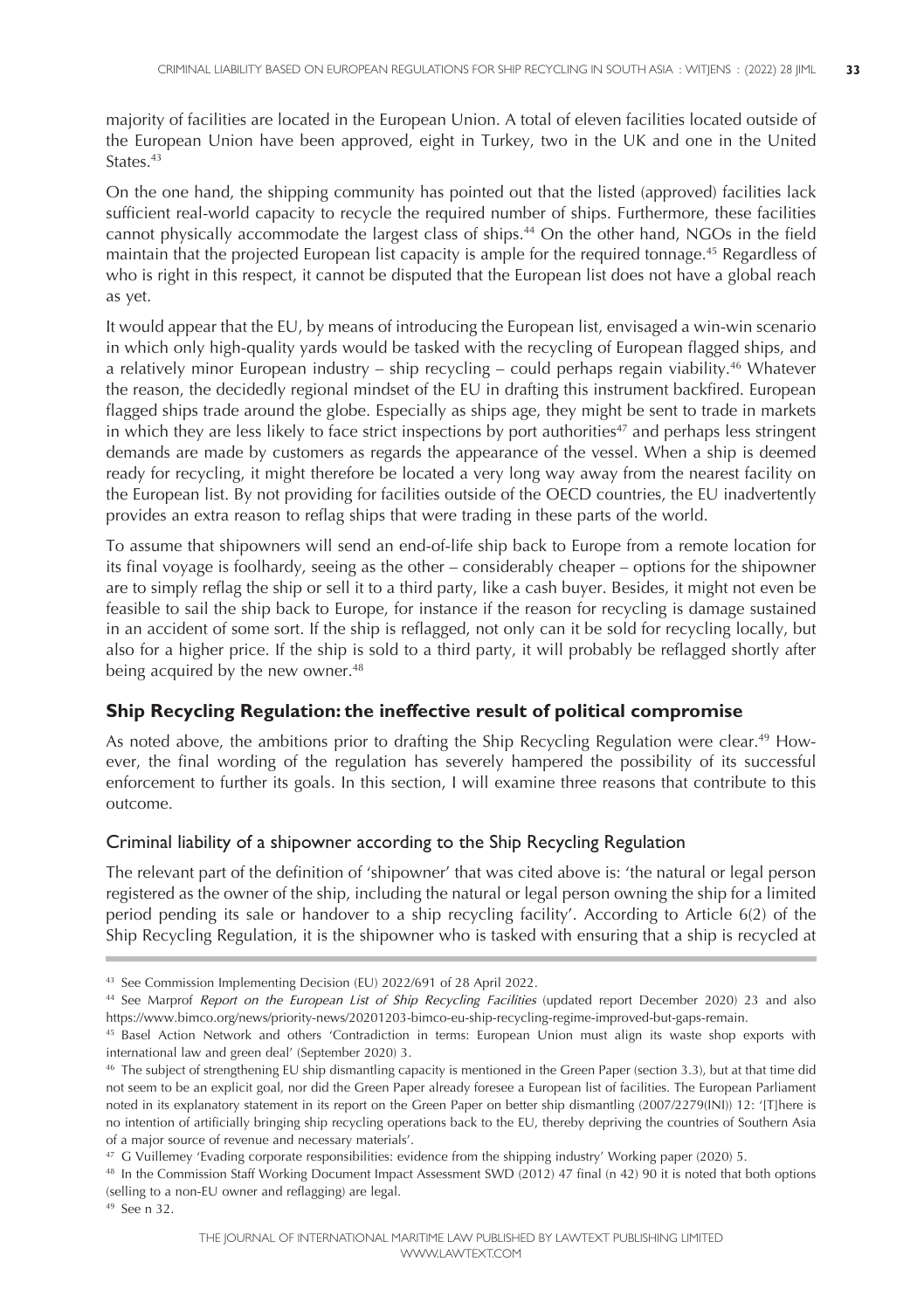a facility included on the European list. Logically, the latter obligation can only apply to a shipowner who can factually decide on the sale or handover, ie the ship is to be transferred to the recycling facility during the ownership of this specific owner.

As such, application of this part of the definition would appear restrictive in the sense that it has a singular outcome. Even if the subsequent owner is a cash buyer, after a sale the penultimate owner no longer qualifies as a shipowner under the Ship Recycling Regulation. This holds true, although in most cases a cash buyer will be bound by contract to recycle the ship and, as such (at least theoretically), does not have a say in the decision if a ship is to be recycled. Be that as it may, a cash buyer has an identical responsibility for the ship as the erstwhile operating shipowner when the former acquires the ship, according to the Ship Recycling Regulation. 50

In the original text of the proposal of the Ship Recycling Regulation, this consequence was meant to be remedied by casting a wider net on the enforcement side of the regulation. Article 23(5) of the proposal read as follows:

- 5. Where a ship is sold and, within less than six months after the selling, is sent for recycling in a facility which is not included in the European list, the penalties shall be:
	- (a) jointly imposed to the last and penultimate owner if the ship is still flying the flag of an European Member State;
	- (b) only imposed to the penultimate owner if a ship is not flying anymore the flag of an European Member State. 51

Obviously, this penalty aims to prevent circumvention of the Ship Recycling Regulation, but its legality raised concerns with members of parliament. It was consequently deleted through amendments during the legislative procedure and not replaced. <sup>52</sup> Hence, according to the final text of the Ship Recycling Regulation the sale of a vessel completely clears the penultimate owner.

This apparently holds even when a ship is sold to an intermediary such as a cash buyer with the intent to (ultimately) recycle it, because after the ship is sold, the obligations of the Ship Recycling Regulation exclusively target the subsequent owner, as explained above. Therefore, it falls upon the new owner – be it a cash buyer or not – to ensure that the European flagged ship is recycled in a yard included in the European list. This is further substantiated by the fact that joint liability of the shipowner and its penultimate owner was considered in the drafting process but reneged in the final text of the Ship Recycling Regulation.

This outcome might seem counterintuitive, because the Ship Recycling Regulation had been envisioned as a legal instrument that could overcome the problems associated with enforcement of the Waste Shipment Regulation. However, it is supported by other notable changes during the legislative procedure.

In the original text of the proposal, Article 23(6) stated:

6. Exemptions to the penalties mentioned in paragraph 5 may be introduced by Member States in the case where the shipowner has not sold its ship with the intention to have it recycled. In that case, Member States shall request evidence supporting the shipowner's claim including a copy of the sales contract. 53

This seems to be an attempt to mitigate the overreach of the proposed paragraph 5. However, both paragraphs were absent in the revised compromise text by the Presidency. <sup>54</sup> Instead, a section was

<sup>53</sup> COM (2012) 118 final (n 28).

<sup>50</sup> See also ICS *Shipping industry guidelines on transitional measures for shipowners selling ships for recycling* (2nd edn 2016) 13.

<sup>51</sup> COM (2012) 118 final (n 28).

<sup>52</sup> Amendments 247 and 248, with the justification: 'There are concerns about the legality of such penalty imposed on a sale (trade) transaction (IMO rules, freedom of trade, freedom of will, proportionality etc)'. See Draft Report (Amendments 124–258) dated 20 December 2012 on the proposal of the Ship Recycling Regulation 2012/0055(COD) 78.

<sup>54</sup> ibid Revised Presidency compromise text (22 June 2012).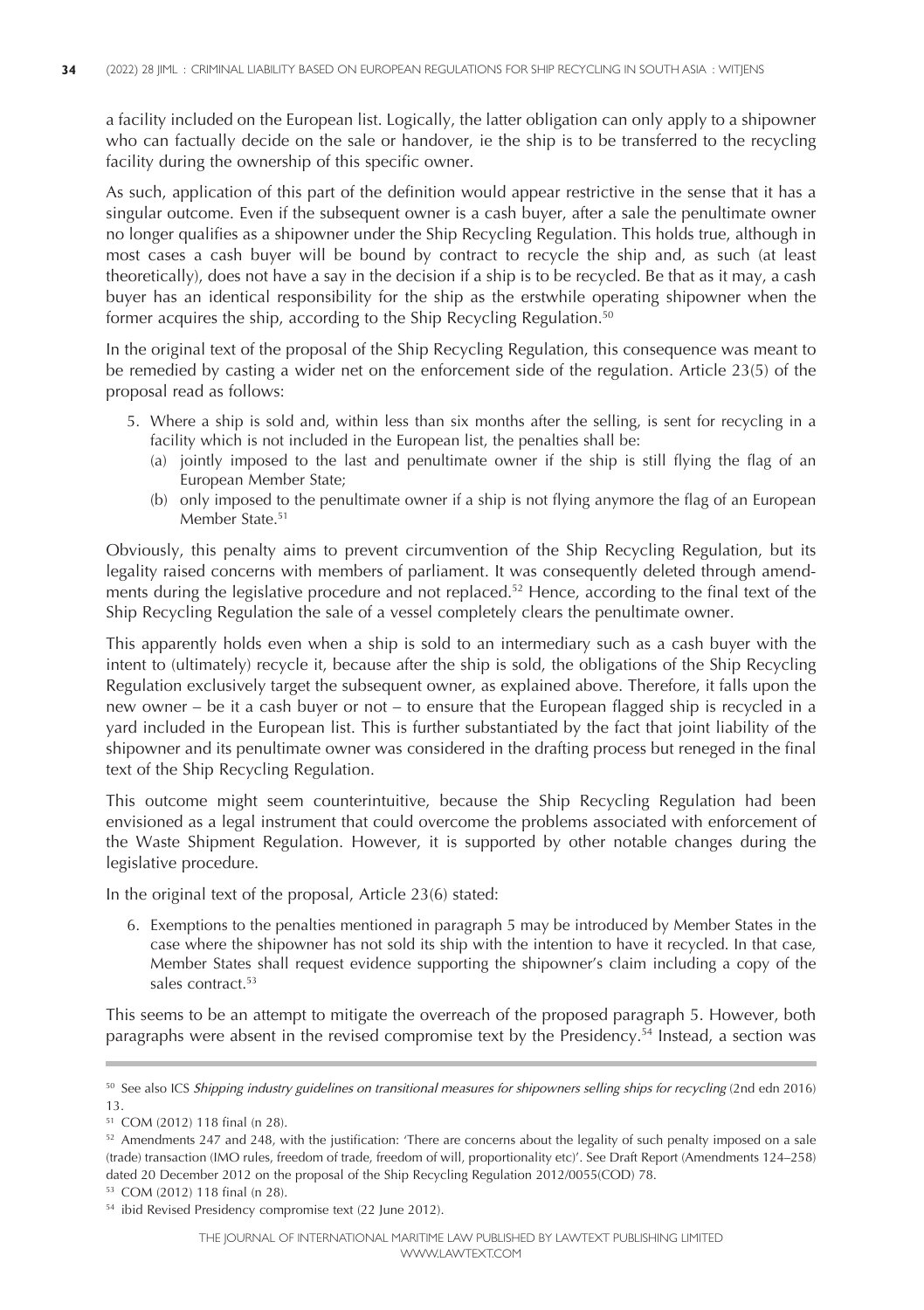added to Article 23(1) (as an infringement that Member States should penalise): '(g) selling a ship with the intention to send it to a recycling facility not included in the European list'. However, that section was also deleted, although it is not clear why. 55

Although apparently various ways of incorporating the intent of the act of selling were attempted, be it as a culpable or exculpatory component, it seems real-world concerns prevented this. As was remarked in the justification of the deletion of Article 23(5):

(a) what can be considered as evidence to prove that the shipowner has not sold the ship with the intention to have it recycled? And (b) in cases where this is proved to be true (the first owner did not sell the ship with the intention of having it recycled) and the next owner, who is not flying an EU flag, does recycle the ship, what actions can be taken against the new owner by the competent authorities? It is clear that these provisions cannot be implemented. 56

In the final text, the above-mentioned paragraphs on (the intent of) penultimate owners were omitted. As it is very clear that a shipowner who did not sell a ship with the intent to have it recycled should not be penalised under the Ship Recycling Regulation, <sup>57</sup> neither can – given the wording of the regulation and the reneged liability of penultimate owners – previous owners fall under the scope of the Ship Recycling Regulation for selling the ship at some point.

During the legislative procedure, the European Economic and Social Committee pointed out that previous owners were being omitted from the scope of the proposed Ship Recycling Regulation:

The EESC notes that the Commission's proposal incorporates the main elements of the Hong Kong Convention, which apportions responsibility between flag states, recycling states and port states on the one hand, and shipowners, shipbuilders and recycling facilities on the other. The Committee has doubts, however, about the balance of this apportionment and would have liked to see the position of the previous owners / beneficial owners addressed. 58

However, the final text of the Ship Recycling Regulation did not remedy this omission. Consequently, criminal liability can be avoided by selling a ship to a third party who in turn sells the ship for recycling.

#### Reflagging a ship destined to be recycled to avoid liability

It is widely acknowledged that by reflagging a ship to a non-European flag it is no longer covered by the Ship Recycling Regulation.<sup>59</sup> As one research paper commissioned by an NGO puts it: 'One major loophole in the regulation is that it only applies to EU-flagged ships. This leaves the door wide open to use a Flag of Convenience to avoid the regulation'. <sup>60</sup> This loophole has not escaped the attention of the European Commission. To increase the effectiveness of the Ship Recycling Regulation, a financial incentive is being reconsidered. 61

<sup>55</sup> Judging from the Draft Report (8 November 2012) (n 19).

<sup>56</sup> Draft Report (Amendments 124–258) (20 December 2012) on the proposal of the SRR, 2012/0055(COD) 78.

<sup>&</sup>lt;sup>57</sup> ibid 79. Amendment 249 (concerning Ship Recycling Regulation art 23(5)) removed the six months of extended liability and noted that: '[P]enalties must be imposed on any owners who can be shown to have acted with fraudulent intent and/or in bad faith. Penalties that apply automatically, irrespective of whether there was any fraudulent intent, would be inappropriate'. <sup>58</sup> See (COD) 2012/C 299/29 (n 18) para 5.9.

<sup>&</sup>lt;sup>59</sup> The impact assessment accompanying the proposal already noted that: '[s]ince changing flag is legal, easy and negligible one can expect that some shipowners would continue to change flags in order to circumvent the legislation'. See Impact Assessment SWD (2012) 47 final (n 42) 25, 87: '[T]he challenge that represents the possibility to change flag for the effectiveness of any legislation at national, European and International level covering the dismantling of ships was mentioned by the large majority of the stakeholders'.

<sup>&</sup>lt;sup>60</sup> G van Gelder and others 'Financial mechanisms to ensure responsible ship recycling. a research paper prepared for the NGO Shipbreaking Platform' (Profundo 2013) 7.

<sup>&</sup>lt;sup>61</sup> It had also been considered during the drafting of the Ship Recycling Regulation, but at the time the political will to pursue such an instrument apparently fell short.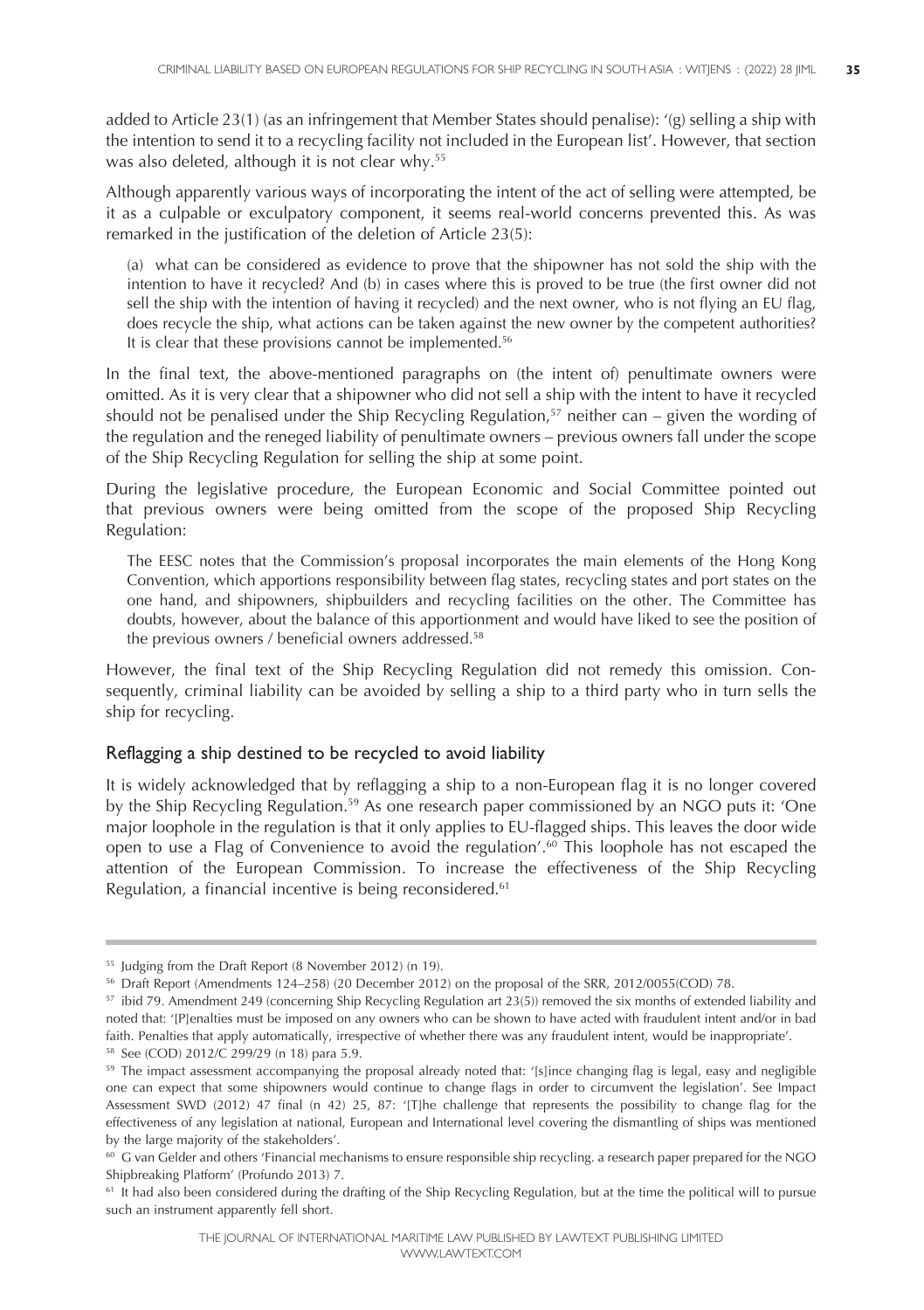The reasoning behind such an instrument is as follows. By ensuring that the shipowner of an end-oflife ship has access to a financial allowance under the condition that the ship is recycled at a facility on the European list, the financial gain from substandard scrapping will be offset. Consequently, the theory is that shipowners – freed from financial considerations – will choose to recycle at a facility on the European list. The latter pays considerably less per lightship ton (/LDT) than substandard facilities, but the financial incentive negates this by covering the difference in revenue. This proposal should therefore remove the foremost incentive for reflagging (and circumventing the Ship Recycling Regulation).

Be that as it may, especially as the financial incentive has yet to be decided on at the time of writing, there are other aspects of reflagging that are of more interest for the subject of this article, chief among which is the answer to the question of whether the reflagging of a ship *after* the decision has been made to have it recycled can lead to criminal liability according to the Ship Recycling Regulation.

To deny such a possibility would leave the Ship Recycling Regulation dead in the water. It means that intentionally reflagging with the explicit aim of circumventing the Ship Recycling Regulation indemnifies a shipowner from enforcement of the Ship Recycling Regulation. Nevertheless, judging from the legislative procedure and papers of researchers and NGOs referred to in this article, this is indeed the case. An analysis of the applicable part of the Ship Recycling Regulation explains why.

As mentioned above, a shipowner shall ensure that 'a ship that falls under the scope of the Ship Recycling Regulation' is recycled at a facility included on the European list. This definition is not met when a ship is reflagged, for ships that fly non-European flags are not covered by the Ship Recycling Regulation. Put another way: a shipowner who reflags avoids non-compliance with the Ship Recycling Regulation. That might sound implausible but is legally correct, the reason being that, by reflagging the vessel, a shipowner ensures that the ship does not fall under the scope of the Ship Recycling Regulation. This obviously sidesteps the operative part of the definition, which is intended to be the part that 'the shipowner ensures that the ship is recycled at a facility included on the European list'. Reflagging therefore clearly – but legally – defeats the goal of the Ship Recycling Regulation.

The legality of reflagging derives from the regime of the United Nations Convention on the Law of the Sea (UNCLOS). UNCLOS provides that a ship is subject to the exclusive jurisdiction of its flag state while on the high sea.<sup>62</sup> That state may exercise executive, legislative and judicial jurisdiction over a vessel. <sup>63</sup> This means that 'this obligation [ie the European list, EMW] can be easily evaded by shipowners through timely reflagging of the ship to a non-EU flag', to quote from a recent report prepared for the European Commission.<sup>64</sup> This position is acknowledged by NGOs that oppose ship recycling on substandard yards. For instance, in a briefing paper the NGO Shipbreaking Platform describes the situation as follows:

[b]oth the Hong Kong Convention and the EU Ship Recycling Regulation are easy to circumvent by the use of FOCs … The requirements of the EU Ship Recycling Regulation can be circumvented by simply flagging out to a non-EU flag – a completely legal and already widespread practice.<sup>65</sup>

It goes on to clarify:

Whilst circumvention of the Basel Convention and Waste Shipment Regulation involve the illegal practice of not disclosing the intent to dispose a ship to relevant authorities and can be criminally

<sup>62</sup> UNCLOS arts 91 and 92. See also Ecorys (n 40) 132. As Vuillemey puts it: '[t]he flag of a ship is its nationality, and determines the national law it must comply with, including safety, labor and environmental regulations'. See Vuillemey (n 47) 8.

<sup>&</sup>lt;sup>63</sup> For a short outline of the tasks of a flag state see T Ormond 'Enforcing EU environmental law outside Europe? The case of ship dismantling' (2009) 1 *Elni Review* 14.

<sup>64</sup> Ecorys (n 40) 34.

<sup>65</sup> NGO Shipbreaking Platform 'What a difference a flag makes' Briefing paper (2015) 6.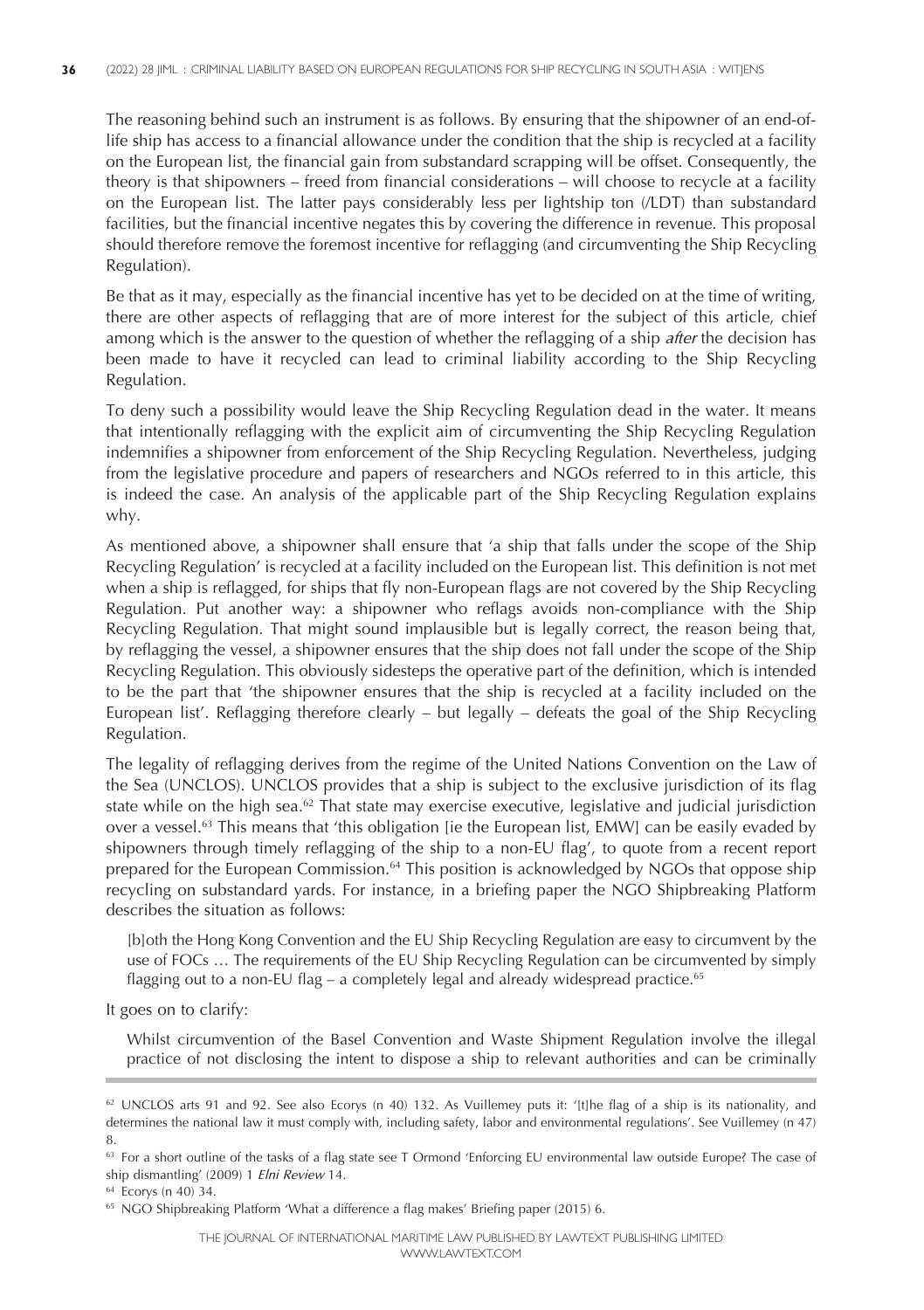sanctioned, circumvention of the Hong Kong Convention and Ship Recycling Regulation is completely legal as it involves the legitimate business of changing the flag of a ship, also known as 'flag-hopping'. 66

Obviously, the threat posed by reflagging for the effective enforcement of the Ship Recycling Regulation had already been recognised when the Ship Recycling Regulation was drafted. In the impact assessment assembled by the Commission staff it was remarked that:

[c]hanging a flag is cheap, easy and will constitute a serious risk of non-compliance as long as two recycling markets (one compliant and one substandard) are co-existing and competing with each other … In order to address the remaining risk of reflagging, specific sanctions will be introduced in the legislation. They will address in particular the cases where ships are sold and reflagged prior to their recycling in order to circumvent the legislation. 67

As described above, these sanctions were removed from the final text of the Ship Recycling Regulation. <sup>68</sup> This leads to the sobering conclusion that: '[a]lthough re-flagging is not illegal, doing so with the direct intention of circumventing the Ship Recycling Regulation is against the spirit of the regulation'; <sup>69</sup> indeed, a rather pale reflection of the previous ambitions on the subject, as remarked by the European Economic and Social Committee. 70

Put simply, the current Ship Recycling Regulation cannot be effectively deployed against substandard ship recycling. Criminal liability can be avoided by reflagging.

#### The legality of the European list

The final problem with the Ship Recycling Regulation to be discussed in this article concerns the reason why the facilities currently included in its European list are almost exclusively located in the European Union, UK and Turkey, with a single outlier in the United States. <sup>71</sup> Although the European list is in its ninth iteration at the time of writing, no yards from the major ship recycling nations are included – although the Ship Recycling Regulation does provide the possibility to do so.

The explanation for this situation requires a brief overview of the differences between the Hong Kong Convention and the Ship Recycling Regulation. The Hong Kong Convention 'basically requires ships flying the flags of Parties to the Convention to be recycled only in recycling facilities authorized by other Parties to the Convention'. <sup>72</sup> As such, it intends to incentivise the major ship recycling nations to become signatories. As more states ratify the Hong Kong Convention, ships will have to comply with its rules to pass port state controls, for instance about an inventory on hazardous materials. It would still be possible to flag out to a non-signatory of the Hong Kong Convention with the aim of recycling a ship in South Asia, but that would limit the area in which ships can trade. The reasoning behind the Hong Kong Convention is therefore long term – with each increase of its signatories, its reach expands. As more shipowners will (or perhaps: are pressured to) prioritise environmentally sound recycling of their ships, South Asian recycling facilities will have to become Hong Kong Convention certified to continue to attract business to their region.

<sup>66</sup> ibid 6, n 16. See also Ecorys (n 40) 21.

<sup>67</sup> See Impact Assessment SWD (2012) 47 final (n 42) 48.

<sup>&</sup>lt;sup>68</sup> Further reaching sanctions were submitted, but ultimately discarded. For instance, the lengthening of the period of six months in art 23(5) to two years, with a penalty for the last owner flying a European flag, regardless of the number of intermediary owners until the last owner of the ship. See Amendment 112 in the Draft Report (first reading) (8 November 2012) (n 19) 70.

<sup>69</sup> Ecorys (n 40) 44.

<sup>70</sup> See above.

 $71$  See Commission Implementing Decision (n 43). Facilities in Great Britain were no longer included in the European list after the transition period ended on 31 December 2020, according to a notice of the Directorate-General Environment (8 June 2020). They have been readmitted as third country facilities in the ninth iteration of the list. Northern Ireland falls under a different regime.

<sup>72</sup> See Impact Assessment SWD (2012) 47 final (n 42) 71.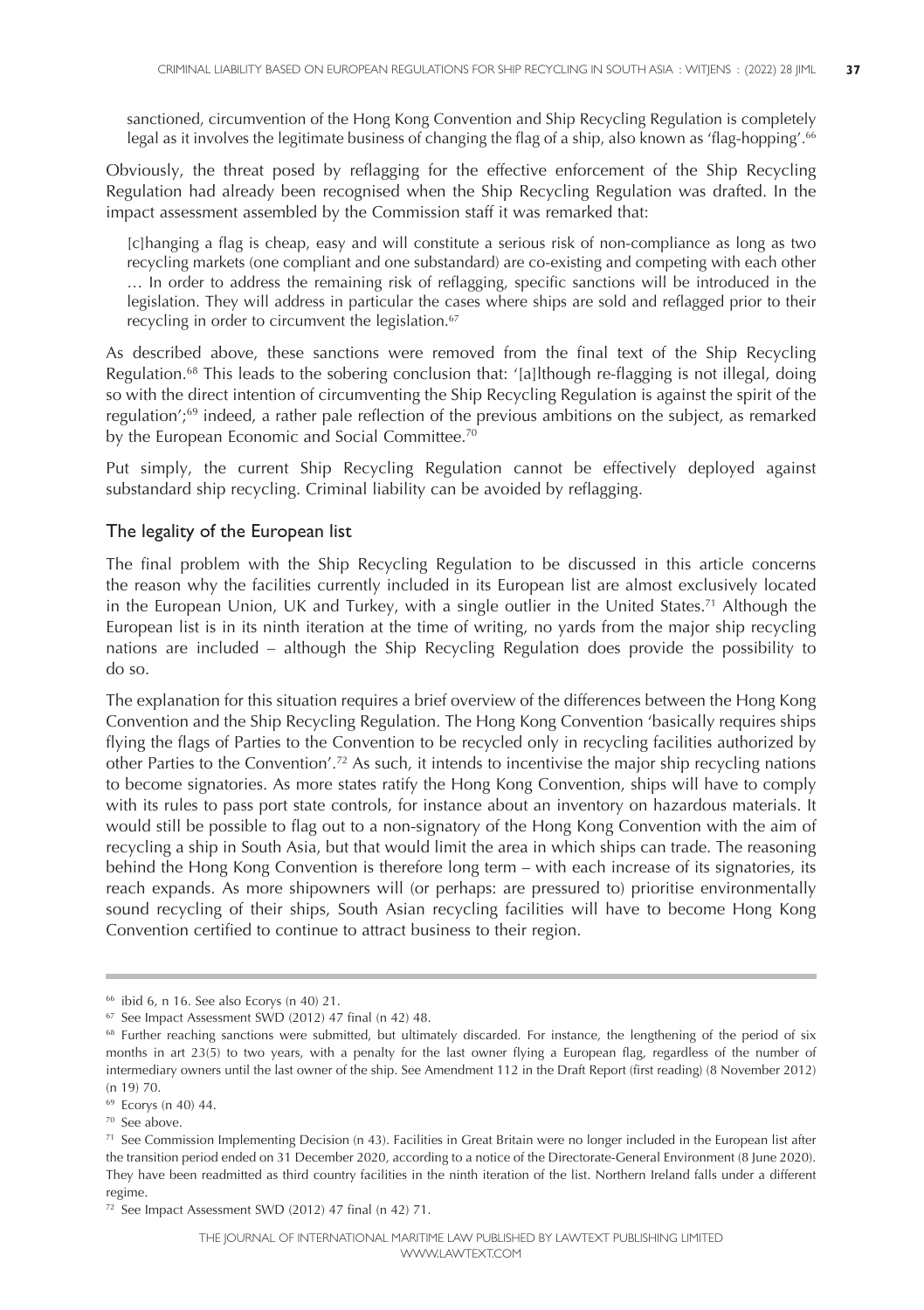As we saw above, the Ship Recycling Regulation created the European list as a means of designating approved facilities. One of the goals of the regulation is to facilitate and expedite the ratification of the Hong Kong Convention by the Member States of the European Union. In the spirit of that objective and to avoid unnecessary administration, Hong Kong Convention approved yards and the facilities on the European list should eventually be mutually recognised, according to the proposal of the Ship Recycling Regulation. <sup>73</sup> Obviously, as the Hong Kong Convention at the time of writing has yet to enter into force, such a mechanism cannot be implemented as of yet.

However, a number of ship recycling facilities in South Asia have already been audited by classification societies against the norms of the Hong Kong Convention and have been certified as meeting or surpassing these norms. <sup>74</sup> So why have these yards not been included in the most recent iteration of the European list?<sup>75</sup>

A possible explanation is the fact that the Ship Recycling Regulation added more rigorous procedures to the standards set out in the Hong Kong Convention. <sup>76</sup> If the Asian yards with a statement of compliance based on the standards of the Hong Kong Convention fall short of the higher standards of the Ship Recycling Regulation, it could be argued that this is an acceptable outcome. That situation is not incompatible with the Hong Kong Convention, which leaves room for its parties to take more stringent measures. <sup>77</sup> The question is, however, whether this is the only factor at play here.

In choosing the Hong Kong Convention as the blueprint for the Ship Recycling Regulation, the European Union created a legal puzzle. As mentioned above, the Hong Kong Convention takes a different approach from the Basel Convention and the Waste Shipment Regulation, being one that does not take transboundary movements of waste as the basis for its rules. However, the Waste Shipment Regulation *did* regulate the transboundary movements of waste *and* implemented the ban amendment.<sup>78</sup> By extracting ships from the scope of the Waste Shipment Regulation, the European Union could – if the standards of the Ship Recycling Regulation are met – allow transboundary movements to non-OECD countries of end-of-life ships that under the Waste Shipment Regulation would have been qualified as waste and whose transfer to non-OECD states would, therefore, have been prohibited.

In order to be able to exclude ships from the scope of the Basel Convention, to which the European Union is a party, the EU invoked Article 11(1) of the Basel Convention (quoted as far as relevant):

[P]arties may enter into bilateral, multilateral, or regional agreements or arrangements regarding transboundary movement of hazardous wastes … provided that such agreements or arrangements do not derogate from the environmentally sound management of hazardous wastes and other wastes as required by this Convention. These agreements or arrangements shall stipulate provisions which are not less environmentally sound than those provided for by this Convention in particular taking into account the interests of developing countries.

Tellingly, the European Union did not manage to convince the Conference of the Parties to the Basel Convention that the Hong Kong Convention and/or the Ship Recycling Regulation are indeed

<sup>73</sup> See COM (2012) 118 final (n 28) 7–8. See also Impact Assessment SWD (2012) 47 final (n 42) 39: 'Under option D, ships would be allowed to go for dismantling worldwide in facilities meeting the requirements of the Hong Kong Convention'.

<sup>74</sup> N Mikelis *The Recycling of Ships* (2nd edn Springer 2019) 58–62.

<sup>75</sup> For a list of applicants for inclusion in the European list (45 in total) see https://ec.europa.eu/environment/system/files/2021- 11/List%20of%20applicant%20yards%20located%20in%20third%20countries%20October%202021.pdf.

<sup>76</sup> See, amongst others, COM (2012) 118 final (n 28) 4–5. It falls outside of the scope of this article to analyse the differences between the Ship Recycling Regulation and the Hong Kong Convention.

 $77$  ibid  $11(5)$ .

<sup>78</sup> See n 6 above.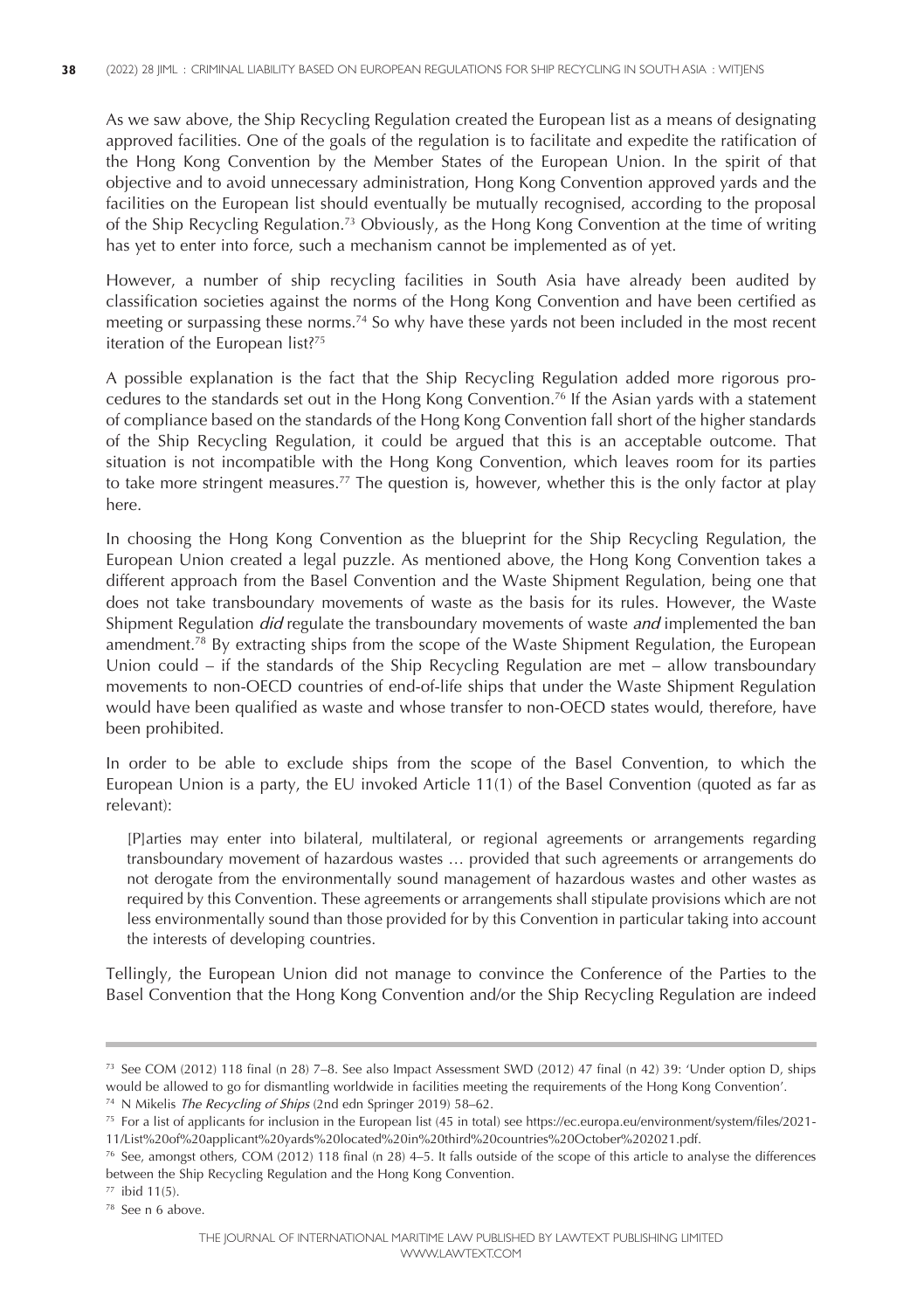equivalent to the Basel Convention.<sup>79</sup> To add insult to injury, during the drafting of the Ship Recycling Regulation the Legal Service of the Council of Europe concluded on the matter:

[i]t amounts to arguing that the proposed regulation's provisions concerning the recycling of ships in, for example, China or India, '[a]re not less environmentally sound' than the outright ban required by the Ban Amendment in respect of those two States. Conceptually, a prohibition appears on the face of it to be more protective of the environment than a regime of managed exports of hazardous waste.<sup>80</sup>

The facilities currently on the European list are all located in OECD member states. A different regime for the transport of end-of-life ships is therefore applied on account of the Ship Recycling Regulation, which – on a purely practical level – is not problematic at all because the OECD states are far less vulnerable to exploitative trade than developing countries. 81

However, if a facility in one of the major shipbreaking countries were to be included, the credibility for the argument on invoking article 11 of the Basel Convention would expire, as none of the major shipbreaking nations are OECD countries. Rapporteur Schlyter, the adviser to the European Parliament during the legislative procedure of the Ship Recycling Regulation noted:

Ship recycling involves large quantities of hazardous materials. If we are to exceptionally legalize the export of EU flagged ships from the EU to non-OECD countries for scrapping due to their special nature, then we have to be sure that the treatment is done in compliance with this regulation. As such, regular inspections should be a prerequisite for any facility to qualify for the EU list. 82

It is disputed if such an arrangement would be sufficient. According to the NGO Shipbreaking Platform and other NGOs, the European Union and its Member States have 'a strict legal mandate not to allow the export of hazardous end-of-life ships' to non-OECD countries, because they have ratified the Ban Amendment.<sup>83</sup> According to these NGOs, any instrument 'cannot be deemed equivalent to the Basel Convention unless it also incorporates the Ban Amendment'. <sup>84</sup> Hence, I submit that one of the major reasons for the European Union not to include facilities in these countries is that doing so would result in it unequivocally breaching the Basel Convention. This analysis seems to be shared by the EU itself, judging from a letter that was sent to the Director of the NGO Shipbreaking Platform in November 2020 from the European Commission Directorate-General Environment. 85

But even the present iteration of the European list might present a problem. Rossi writes:

<sup>79</sup> Valentina Rossi 'The EU Regulation on Ship Recycling: interaction and tension between different legal regimes at global and regional levels' in Marta Chantal Ribeiro and Erik J Molenaar (eds) *Maritime Safety and Environmental Protection in Europe* (Gráfica Ediliber 2015) 76.

<sup>80</sup> Council of the European Union; Opinion of the Legal Service No 16995/12 (n 21) 11. This opinion was echoed by Rossi (n 79) 71: '[T]he derogation introduced by the Regulation is questionable under EU law and under international law'. It has been even more forcefully advocated by Basel Action Network and others (n 45) 6–7: 'Blanket removal of EU flagged ships from Basel application by the EU by virtue of their coverage under the Ship Recycling Regulation is not a valid application of the requirements of Article 11 and stand as wilful non-compliance by the EU to binding international law … With the 5 December 2019 entry into force of the Ban Amendment, it is simply not legally possible to assert that the Hong Kong Convention provides an "equivalent level of control" or, more legally precise, as possessing "provisions which are not less environmentally sound than those provided for by this Convention [Basel] in particular taking into account the interests of developing countries".'

<sup>81</sup> And all are Basel signatories, with the notable exception of the United States of America.

<sup>82</sup> Draft Report (8 November 2012) (n 19) 59.

<sup>&</sup>lt;sup>83</sup> Basel Action Network and others (n 45) 2.

<sup>84</sup> ibid 7.

<sup>85</sup> The relevant paragraph reads: 'We would also like to note that since no facilities from non-OECD countries are included on the EU list currently, it is at present impossible that an EU-flagged end-of-life ship gets dismantled in non-OECD countries in conformity with the Ship Recycling Regulation. On this basis, we consider that there are currently no inconsistencies between the regime of the Basel Convention and that of the Ship Recycling Regulation, as neither allows the export of EU-flagged endof-life ships to non-OECD countries.'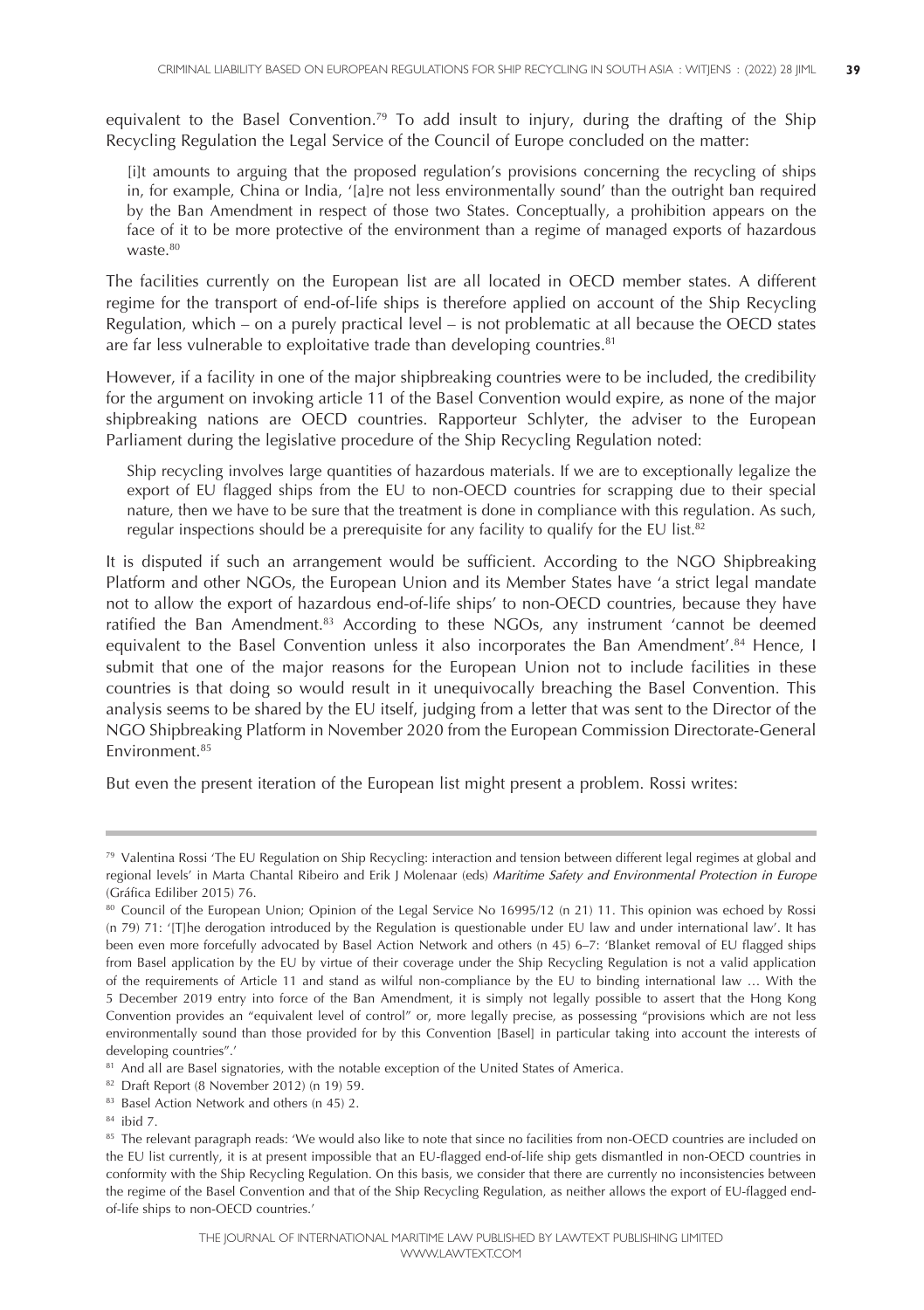In the present situation, it seems highly questionable to sustain that the EU unilateral derogation to the Basel Convention does not constitute a breach of its obligations under this agreement; as a consequence, the Regulation may be inconsistent with article 216 of the TFEU and open to judicial revision by the EU Court of Justice. 86

If the Ship Recycling Regulation, or at least the concept of a European list, is found to be in breach of the Basel Convention, no criminal liability can be derived from it, for (that part of) the regulation may be non-binding. If that is indeed the case, the obligation posed by Article 6 paragraph 2 section 'a' would become unenforceable.

## **Conclusion**

The answer to the question posed in the introduction whether European shipowners can expect to face criminal liability based on European regulations if their (former) ships are recycled in an unsound manner is that, theoretically, they could. However, it is surprisingly easy to avoid liability based on either the Waste Shipment Regulation or the Ship Recycling Regulation, as is illustrated by the previous sections of this article.

In its reaction on the Green Paper in 2008, the Committee on Transport and Tourism of the European Parliament noted that it:

Calls for a global strategy which ensures that ship recycling is carried out in such a way that all those involved in the process (shipowners, recycling/scrapping facilities, the flag state of the ship, the state in which the ship's recycling will take place, etc.) are coordinated and assume their due share of responsibility. 87

This is a prudent approach that should have been taken heed of. But instead, the European Union misjudged the uniquely international arena of shipping and the laws of the sea that govern it. The limitations of a regional legal instrument were never going to be compensated through the sanctions that were envisaged, for reflagging and thus circumventing the regulation is simply too easy.

The former notwithstanding, the Ship Recycling Regulation could gain significance through a financial instrument that counteracts the reality that substandard yards can offer higher returns. Through such an instrument, shipowners can be swayed to have their ships recycled in accordance with the Ship Recycling Regulation.<sup>88</sup> However, I submit this merely camouflages the fact that the Ship Recycling Regulation is a regional instrument for a global problem.

The regional scope of the Ship Recycling Regulation tends not to attract much disapproval. The debate on ship recycling seems to be dominated by parties that seek to dismiss the Hong Kong Convention (and by association the Ship Recycling Regulation) as a 'non-equivalent' agreement that does not satisfy the requirements of the Basel Convention. And although the Hong Kong Convention is indeed less strict than the Basel Convention or even the Ship Recycling Regulation, one should take into account the following.

First, it is unlikely the Basel Convention could be amended in such a way that its loopholes could no longer be exploited by companies through (mis)use of the law of the sea. Secondly, by expanding the European list, European shipowners will be increasingly dissuaded by the Ship Recycling Regulation to use yards that meet or exceed Hong Kong Convention standards but which are not on the European list. This will make it less likely for the operators of such facilities to want to invest in upgrading their facilities to meet Hong Kong Convention standards. And as it is unlikely that these facilities are going to close shop, the unintended consequence of the Ship Recycling Regulation is

<sup>86</sup> Rossi (n 79) 83.

<sup>&</sup>lt;sup>87</sup> See Report on the Green Paper on better ship dismantling 2007/2279(INI) 19 (n 46).

<sup>88</sup> As also noted by Schlyter (n 19) 31: '[A]n economic instrument is needed to counterbalance the current perverse incentive for the last shipowner to go to the lowest standards as well as the possibility of reflagging to escape this Regulation, and to finance environmentally sound ship recycling'.